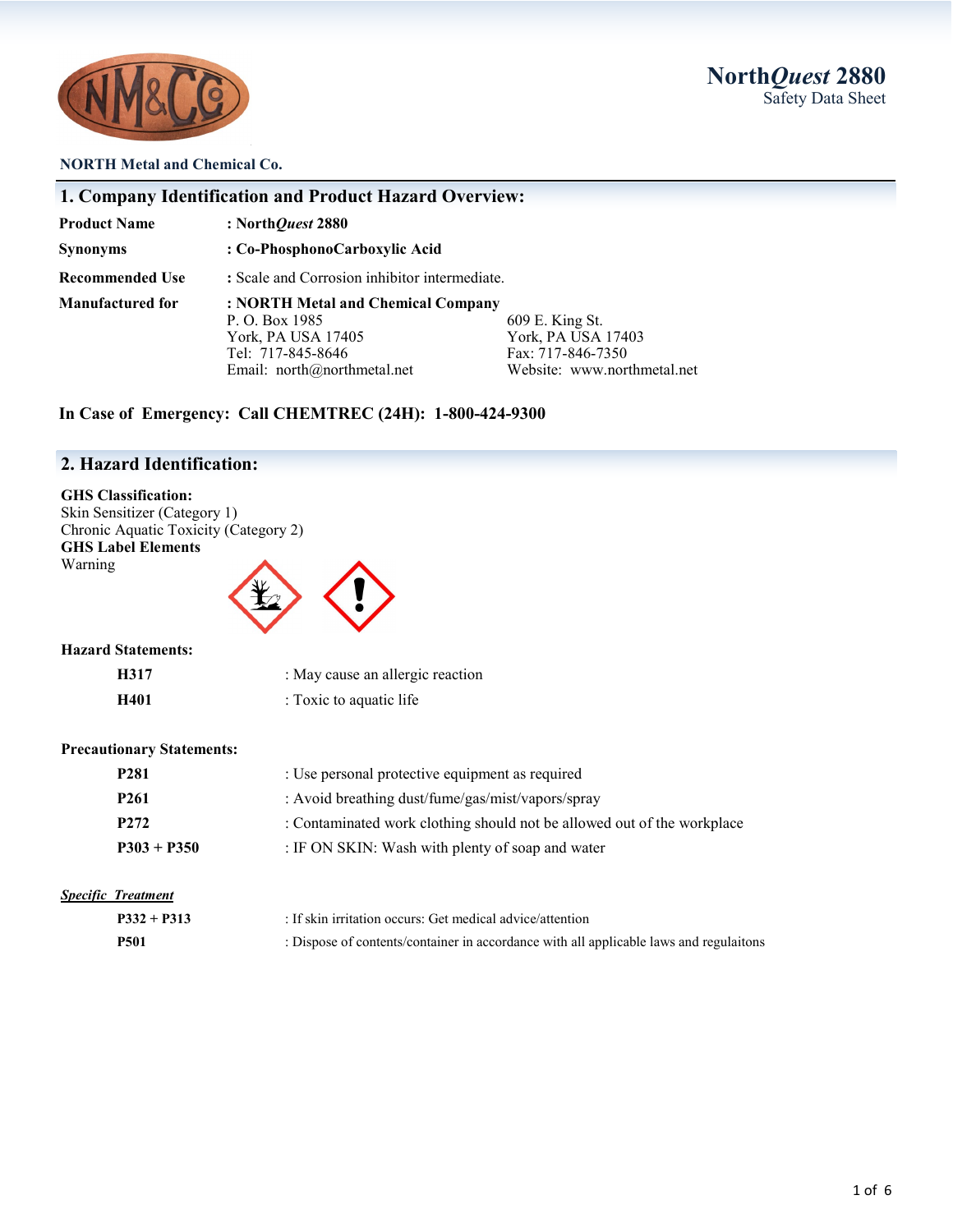## **3. Composition/Information on Ingredient:**

**Chemical Name : North***Quest* **2880**

**Chemical Family :** Phosphonocarboxylic Acid Mixture

**Chemical Formula :** Not applicable

| Substance:                           | <b>CAS Number:</b> | <b>Hazard</b> | Compo. $(\% )$ |
|--------------------------------------|--------------------|---------------|----------------|
| Mixture of Phosphonocarboxylic Acids | 143239-08-1        | See section 2 | $38 - 42\%$    |
| Water                                | 7732-18-5          |               | Proprietary    |

# **4. First Aid Measures:**

General advice: Do not get in eyes, on skin, or on clothing. Do not breathe mist/vapors. In the case of skin irritation or allergic reactions see a physician. In case of accident or unwellness, seek medical advice immediately (show directions for use or safety datasheet if possible).

**Inhalation:** Remove victim to fresh air and keep at rest in a position comfortable for breathing. Get medical advice/attention if you feel unwell.

**Skin contact:** Wash off immediately with soap and plenty of water while removing all contaminated clothes and shoes. Wash contaminated clothing before reuse. If skin irritation persists, call a physician.

**Eye contact:** Rinse cautiously with water for several minutes. Remove contact lenses, if present and easy to do. Continue rinsing. If eye irritation persists: Get medical advice/attention.

**Ingestion:** Rinse mouth. Get medical attention. Never give anything by mouth to an unconscious person.

**Most important symptoms/effects, acute and delayed:** Sensitizing effects.

# **5. Fire Fighting Measures:**

**Suitable Extinguishing Media:** Water spray, dry powder or foam. Appropriate for the surrounding area.

### **Specific Hazards Arising from the Chemical:**

Hazardous combustion products: Hazardous decomposition products formed under fire conditions– Carbon oxides (COx), phosphorous oxides (POx) and other hazardous compounds.

Unusual Fire or Explosion Hazards: Material can splatter above 100°C/212°F. Cool exposed containers with water spray to prevent over heating. Dry residue of the product may also burn.

### **Special Protective Actions for Fire Fighters:**

As in any fire, wear self-contained breathing apparatus pressure-demand, MSHA/NIOSH (approved or equivalent) and full protective gear. Cool containers with flooding quantities of water until well after fire is out. Evacuate personnel to safe areas.

## **6. Accidental Release Measures:**

### **Personal precautions, protective equipment and emergency procedures**

Evacuate personnel to safe areas. Keep away from heat, sparks, flame and other sources of ignition. Ensure adequate ventilation, especially in confined areas. Use personal protection recommended in Section 8. Avoid contact with skin, eyes or clothing. Avoid breathing mist/vapors. Wash contaminated clothing before reuse. Do not eat, drink or smoke when using this product. Wash thoroughly after handling.

**Environmental precautions:** Keep run off from entering drains or waterways.

**Methods and materials for containment and cleaning up:** Contain spill or leak. Dike area if necessary to prevent spill from spreading or entering sewers and waterways. Absorb spill with inert material such as sand or diatomaceous earth. Place into properly labelled, closed acid resistant container for disposal.

**Regulatory Requirements:** Dispose of recovered material in accordance with all applicable local, state, and federal regulations.

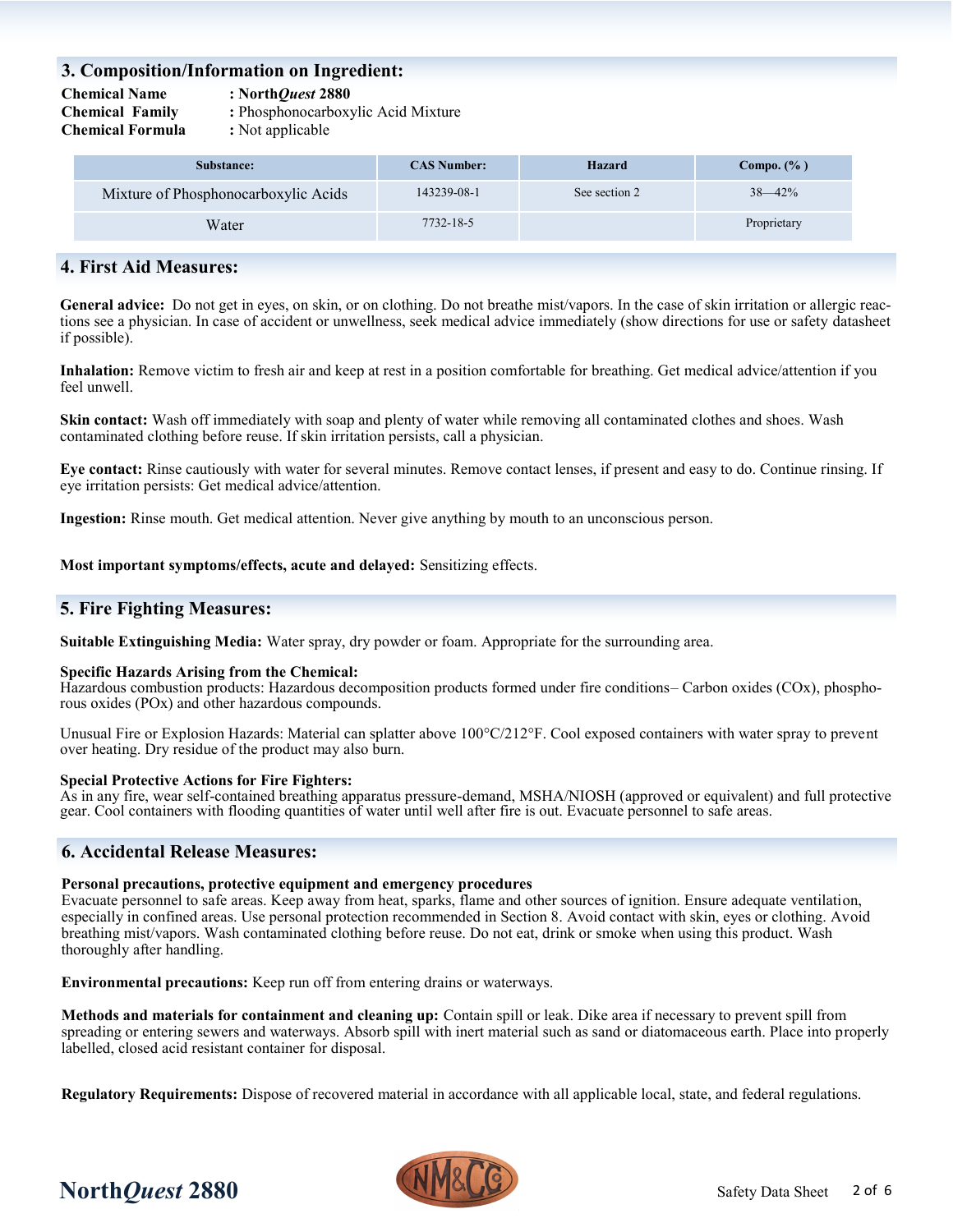# **7. Handling and Storage:**

### **Precautions for safe handling:**

Avoid contact with eyes, skin, or clothing. Do not taste or swallow. Do not inhale vapor or mist. Use with adequate ventilation. For industrial use only! Keep away from sources of ignition. Wash Hands thoroughly after handling product. Wash clothing before reuse and decontaminate.

#### **Conditions for safe storage, including any incompatibilities:**

Store in a cool, dry, well ventilated area. Keep containers tightly closed, and properly labeled. Keep away from incompatible materials and extreme temperatures. Store in accordance with all local, state and federal guidelines. Keep only in original container. Empty containers retain vapor and material residue. Observe all recommended safety precautions until container is cleaned, reconditioned or destroyed.

### **8. Exposure Controls and Personal Protection:**

#### **Appropriate engineering controls:**

Good general ventilation should be used. Ventilation rates should be matched to conditions. If applicable, use process enclosures, local exhaust ventilation, or other engineering controls to maintain airborne levels below recommended exposure limits. If exposure limits have not been established, maintain airborne levels to an acceptable level. Eye wash facilities and emergency shower must be available when handling this product.

### **Individual protection measures**

HMIS PP, B | Safety Glasses, Gloves

**Eye protection:** Tightly sealed goggles according to OSHA Standard - 29 CFR 1910.133 or ANSI Z87.1-2010

**Body protection:** Wear acid-resistant protective clothing. Protective gloves (chemically resistant) according to OSHA Standard - 29 CFR 1910.138.

**Respiratory protection**: Not normally required under typical use conditions. If exposure levels are exceeded a respirator must be used. If needed use a MSHA/NIOSH approved respirator. Seek professional advice prior to respirator selection and use. Follow all requirements of OSHA respirator regulations (29 CFR 1910.134)

**Safety Stations:** Make emergency eyewash stations, safety/quick-drench showers, and washing facilities available in work area.

**General Hygiene:** Never eat, drink, or smoke in work areas. Practice good personal hygiene after using this material, especially before eating, drinking, using the toilet, or applying cosmetics.

PPE recommendation is advisory only and based on typical use conditions. An industrial hygienist or safety officer familiar with the specific situation of anticipated use must determine actual PPE required when using this product (29 CFR 1910.132)

#### **Exposure Limits:**

OSHA (TWA)/PEL): Not Established ACGIH (TWA/TLV): Not Established

## **9. Chemical and Physical Properties:**

| Appearance            | : Liquid            | <b>Viscosity (mPa.s)</b>     | $: 90 \; (a) 20^{\circ}$ C     |
|-----------------------|---------------------|------------------------------|--------------------------------|
| Odor                  | : No data available | <b>Decomposition Temp.</b>   | : No data available            |
| Odor threshold        | : No data available | <b>Evaporation Rate</b>      | : Not available                |
| Color                 | : Light Yellow      | <b>Flammability</b>          | : Not flammable                |
| pH (1% Solution)      | $: 9.5 - 11.5$      | <b>Upper Explosive Limit</b> | : Not available                |
| <b>Melting Point</b>  | : No data available | <b>Vapor Pressure</b>        | : Not available                |
| <b>Freezing Point</b> | : No data available | <b>Vapor Density</b>         | : No data available            |
| <b>Boiling Range</b>  | : No data available | <b>Specific Gravity</b>      | : $1.3 - 1.4$ @ $20^{\circ}$ C |
| <b>Flash Point</b>    | : No data available | <b>Solubility</b>            | : Fully miscible in water      |



# **North***Quest* **2880** Safety Data Sheet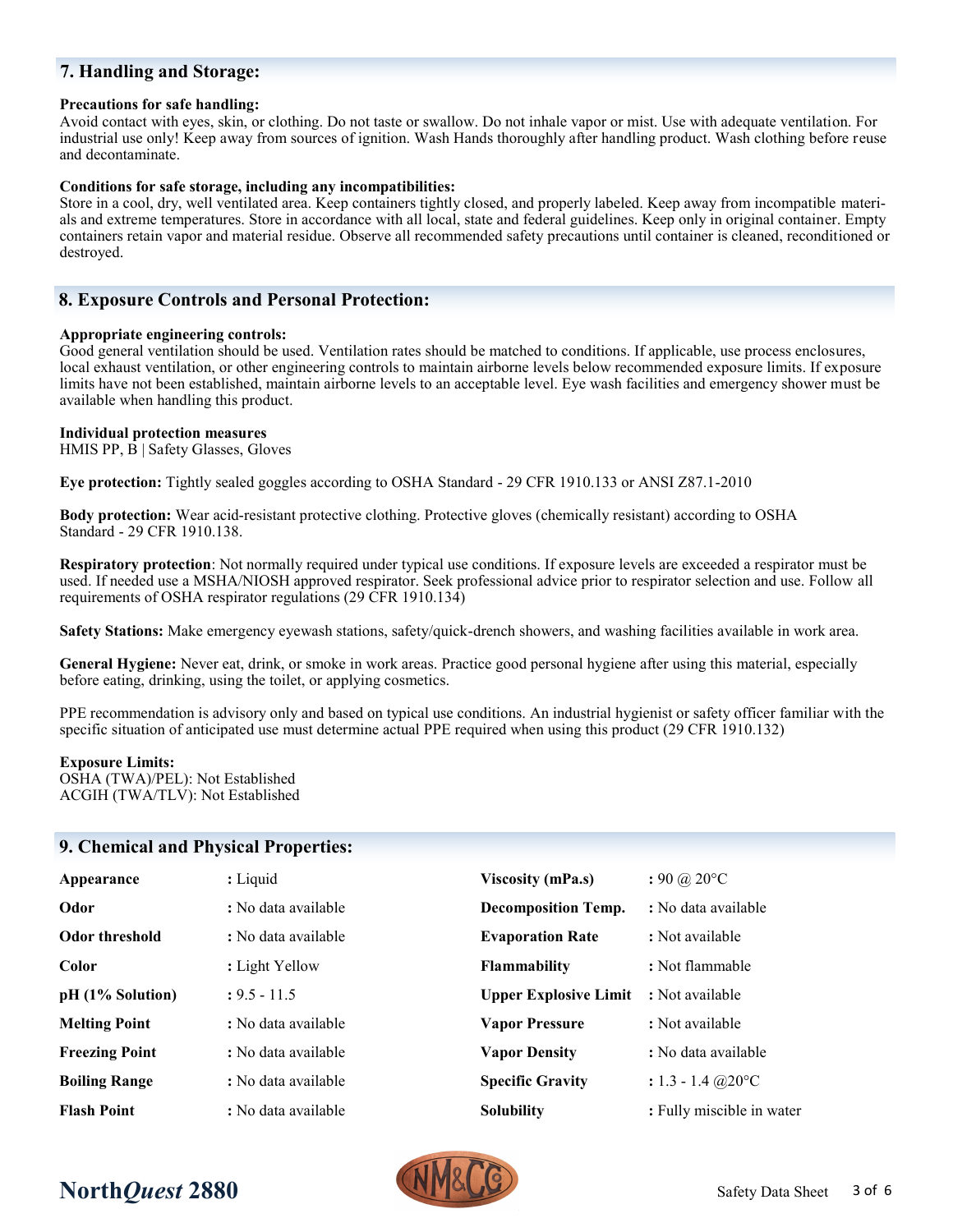# **10. Stability and Reactivity:**

**Reactivity:** Product is stable under normal storage and use conditions.

#### **Chemical stability:** Product is stable under normal storage and use conditions.

#### **Possibility of hazardous reactions:** No data available.

**Conditions to avoid:** Avoid temperature extremes, contact with incompatible materials/chemicals and uncontrolled contact with accelerants. Protect from freezing

**Incompatible materials:** No data available.

**Hazardous decomposition products:**

Oxides of Phosphorous & Carbon.

# **11. Toxicological Information:**

### **Toxicological (health) effects**

### **Information on likely routes of exposure**

Inhalation: May cause respiratory irritation. Eye contact: Causes serious eye damage. Skin contact: May cause an allergic skin reaction. Ingestion Harmful if swallowed.

### **Information on toxicological effects**

**Acute toxicity -** No information available.

**Skin corrosion/irritation** No information available. **Serious eye damage/eye irritation** No information available. **Sensitization** No information available.

**Germ cell mutagenicity** No information available. **Carcinogenicity** No information available. **Reproductive toxicity** No information available. **STOT - single exposure** No information available. **STOT - repeated exposure** No information available. **Aspiration hazard** No information available

# **12. Ecological Information:**

**General Notes:** All practices must be aimed at eliminating environmental contamination. Do not allow undiluted product or large quantities to enter ground water or sewage systems.

**Persistence and degradability** No data available.

**Bioaccumulative potential** No data available.

**Mobility in soil** No data available.

**Other adverse effects** No data available.



# **North***Quest* **2880** Safety Data Sheet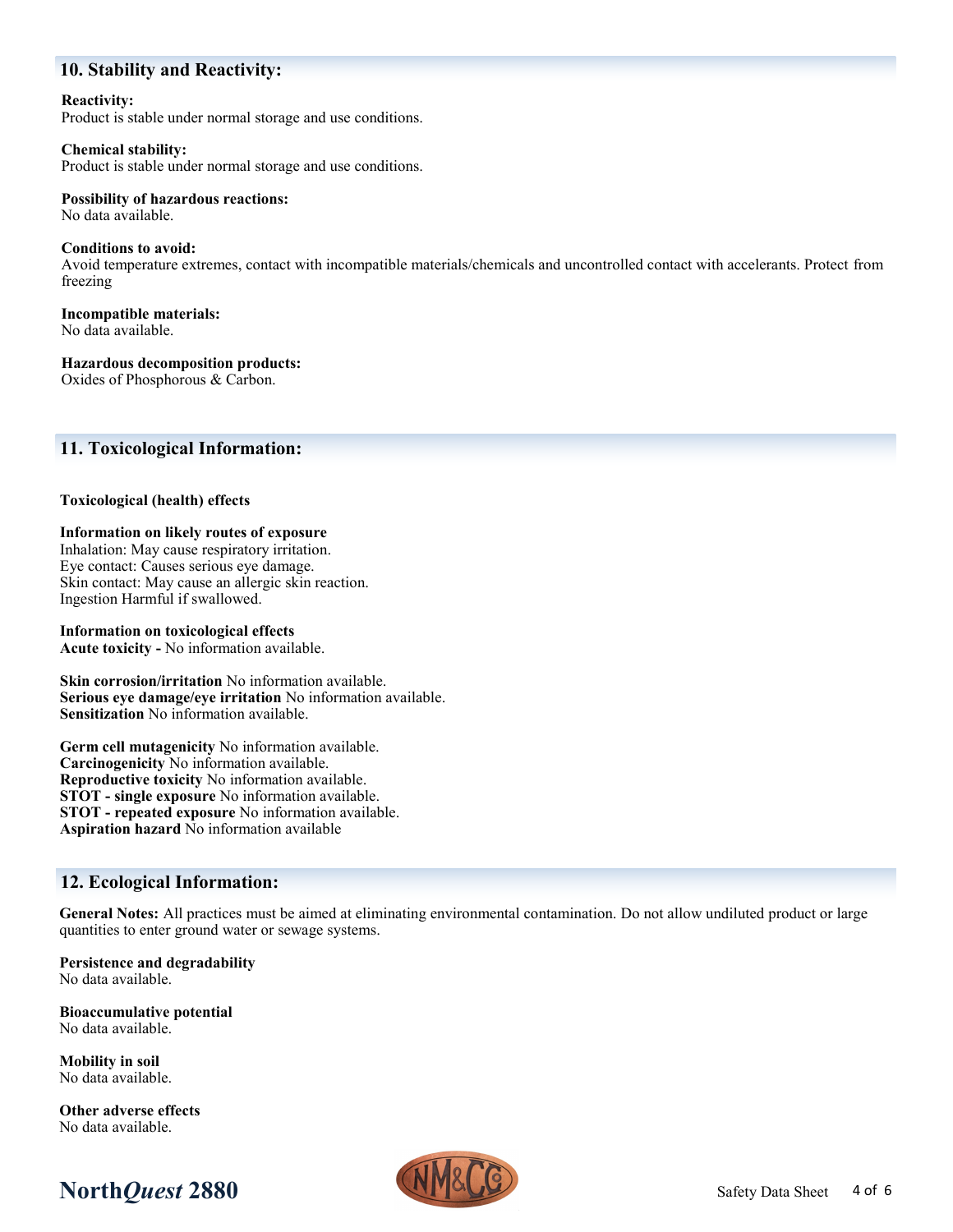# **13. Disposal Considerations:**

### **Disposal methods**

Dispose of in accordance with local, state and federal regulations. This material should be fully characterized for toxicity and possible reactivity prior to disposal (40 CFR 261). Use which results in chemical or physical change or contamination may subject it to regulation as a hazardous waste. Along with properly characterizing all waste materials, consult all applicable regulations regarding the proper disposal of this material.

Container contents should be completely used and containers should be emptied prior to discard. Container rinsate could be considered a RCRA hazardous waste and must be disposed of with care and in full compliance with federal, state and local regulations. Larger empty containers, such as drums, should be returned to the distributor or to a drum reconditioner. To assure proper disposal of smaller empty containers, consult with state and local regulations and disposal authorities.

### **14. Transport Information:**

### **Federal Department of Transportation:**

Not DOT regulated.

## **15. Regulatory Information:**

### **Safety, health and environmental regulations specific for the product in question:**

**TSCA:** All components of this product are listed (or are not required to be listed) in the TSCA inventory

### **EPA / CERCLA / SARA TITLE III:**

**CERCLA List:** This product does not contain any CERCLA listed hazardous substances. **Toxic Chemical List (SARA 313):** This product does not contain any chemicals subject to routine annual toxic chemical release reporting. **Extremely Hazardous Substance (SARA 302/304):** This product does not contain any extremely hazardous substances subject to emergency planning requirements. **SARA 312:** Acute Health Hazards. **RCRA:** No data available

## **16. Other Information:**

### **HMIS: Hazardous Materials Identification System**

### **Numeric Scale for Health (Blue), Flammability (Red), and Physical Hazard (Yellow):**

| <b>HMIS Rating:*</b>                                    | <b>RATING</b>  | <b>HEALTH</b>                                          | <b>FIRE HAZARD</b>                         | <b>PHYSICAL HAZARD</b>                                                                                                                                 |
|---------------------------------------------------------|----------------|--------------------------------------------------------|--------------------------------------------|--------------------------------------------------------------------------------------------------------------------------------------------------------|
| <b>HEALTH</b><br><b>FLAMMABILITY</b><br>$\bf{0}$        | 0<br>1         | No significant risk to<br>health                       | Will not burn                              | Product stable under ambient temperature and condition.                                                                                                |
| 0<br><b>PHYSICAL HAZARD</b><br>PERSONAL PROTECTION<br>D |                | Can cause irritation<br>or minor reversible<br>injury. | Must be preheated to<br>burn               | Product can become unstable at high temperatures and<br>pressures.                                                                                     |
|                                                         | $\overline{2}$ | Can cause tempo-<br>rary or residual<br>injury         | Ignites when moderate-<br>ly heated        | Product can become unstable and cause violent chemical<br>reaction at normal pressures and temperatures                                                |
|                                                         | 3              | Can cause serious<br>injury                            | Ignition occurs at nor-<br>mal temperature | Product capable of forming explosive mixtures and is<br>capable of detonation in presence of strong initiating<br>source.                              |
|                                                         | 4              | Can be lethal from<br>single or repeated<br>exposure.  | <b>Extremely flammable</b>                 | Product is highly explosive and unstable. Exothermic<br>reactions possible with decomposition, polymerization,<br>reaction with water or self reaction |

**Personal Protection Code D: Face Shield, Safety Goggles, Gloves, & Apron**

# **North***Quest* **2880** Safety Data Sheet